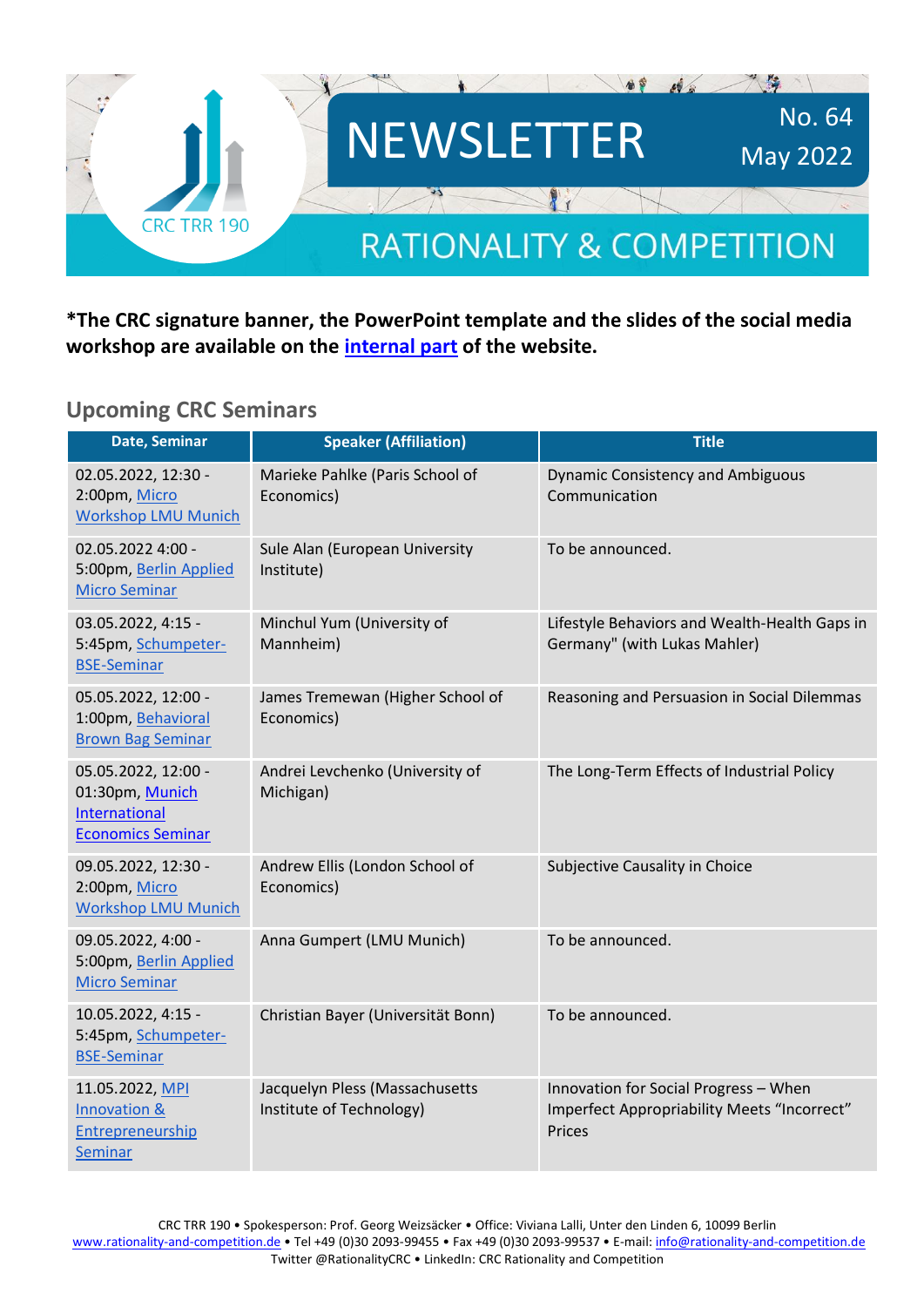| 12.05.2022, 12:00 -<br>1:00pm, Behavioral<br><b>Brown Bag Seminar</b>                      | Simeon Schudy (LMU Munich)                                       | Heterogeneity in Preferences for Truthtelling                                 |
|--------------------------------------------------------------------------------------------|------------------------------------------------------------------|-------------------------------------------------------------------------------|
| 12.05.2022, 12:00 -<br>01:30pm, Munich<br><b>International</b><br><b>Economics Seminar</b> | Teresa Fort (Dartmouth College)                                  | To be announced.                                                              |
| 12.05.2022, 3:00 - 4:15<br>pm, <b>BBE</b> Seminar &<br>Colloquium                          | Esther Blanco (Innsbruck University)                             | To be announced.                                                              |
| 12.05.2022, 4:45 -<br>6:00pm, BBE Seminar &<br>Colloquium                                  | Monika Schnitzer (LMU Munich)                                    | To be announced.                                                              |
| 16.05.2022, 4:00 -<br>5:00pm, Berlin Applied<br><b>Micro Seminar</b>                       | Erik Plug (University of Amsterdam)                              | To be announced.                                                              |
| 19.05.2022, 12:00 -<br>1:00pm, Behavioral<br><b>Brown Bag Seminar</b>                      | Maren Mickeler (LMU Munich)                                      | The Influence of Anonymity on Group<br>Decision-Making                        |
| 19.05.2022, 12:00 -<br>01:30pm, Munich<br><b>International</b><br><b>Economics Seminar</b> | Woan Foong Wong (University of<br>Oregon)                        | To be announced.                                                              |
| 19.05.2022, 3:00 -<br>4:15pm, BBE Seminar &<br>Colloquium                                  | Salvatore Nunnari (Bocconi University)                           | To be announced.                                                              |
| 19.05.2022, 4:45 -<br>6:00pm, BBE Seminar &<br>Colloquium                                  | Kathleen Ngangoué (UCLA Anderson<br><b>School of Management)</b> | To be announced.                                                              |
| 23.05.2022, 4:00 -<br>5:00pm, Berlin Applied<br><b>Micro Seminar</b>                       | Giovanni Mastrobuoni (University of<br>Turin)                    | To be announced.                                                              |
| 24.05.2022, 4:15 -<br>5:45pm, Schumpeter-<br><b>BSE-Seminar</b>                            | Michael Bauer (Hamburg)                                          | Perceptions about Monetary Policy (with<br>Carolin Pflueger and Adi Sunderam) |
| 30.05.2022, 12:30 -<br>2:00pm, Micro<br><b>Workshop LMU Munich</b>                         | Aurélien Baillon (Erasmus University<br>Rotterdam)               | To be announced.                                                              |
| 30.05.2022, 4:00 -<br>5:00pm, Berlin Applied<br><b>Micro Seminar</b>                       | Hyejin Ku (University College London)                            | To be announced.                                                              |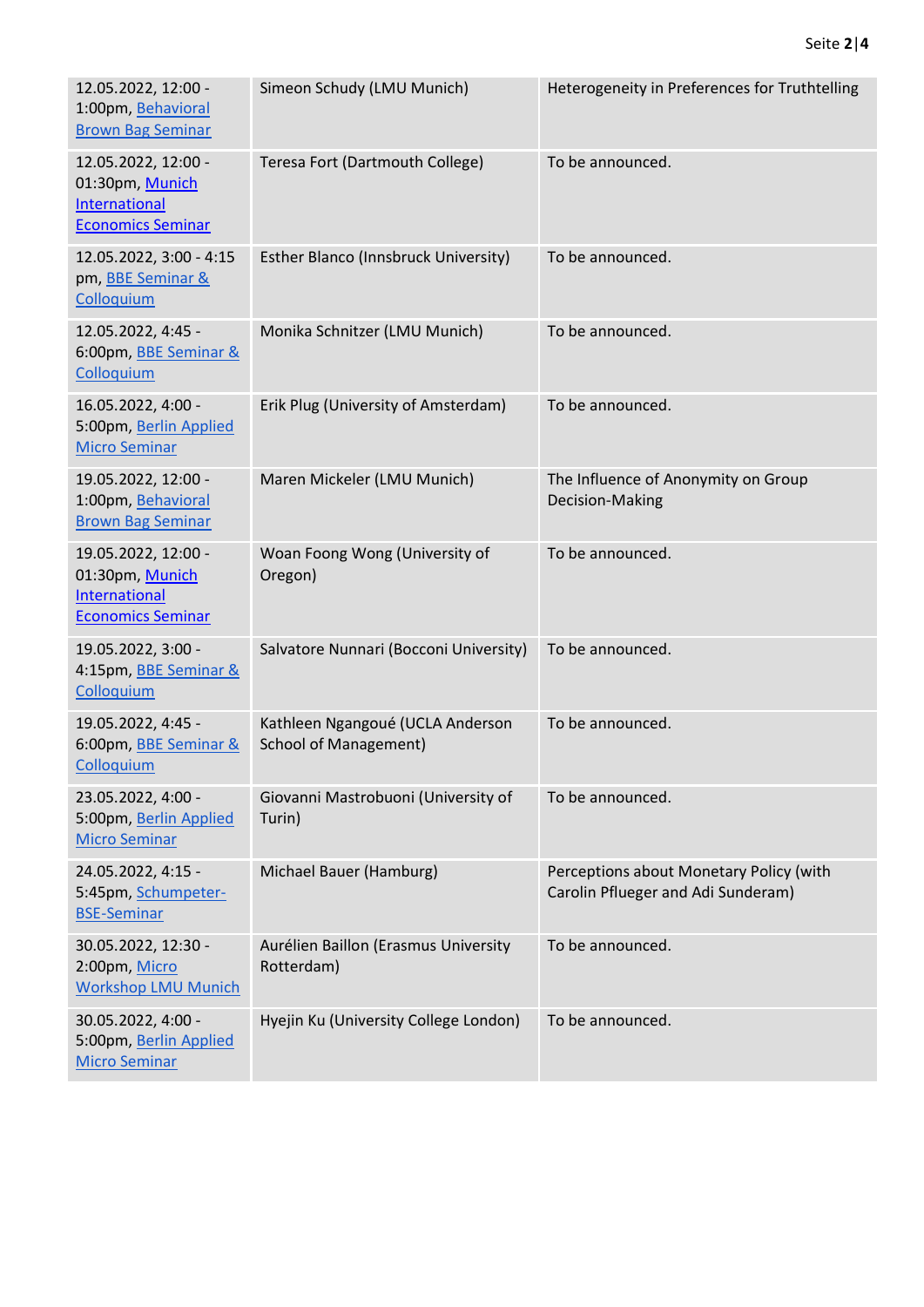# **New CRC Discussion Papers**

| Number | <b>CRC member (Project, Affiliation)</b>                                              | <b>Title, Coauthor(s)</b>                                                                                                      |
|--------|---------------------------------------------------------------------------------------|--------------------------------------------------------------------------------------------------------------------------------|
| 323    | Antoine Ferey (B07, LMU Munich)                                                       | Inattention and the Taxation Bias (with Jérémy<br>Boccanfuso)                                                                  |
| 324    | Roland Strausz (B02, HU Berlin)                                                       | Collective Brand Reputation (with Volker Nocke)                                                                                |
| 325    | Kai Barron (A02, WZB Berlin),<br>Sebastian Schweighofer-Kodritsch<br>(A02, HU Berlin) | <b>Explicit and Implicit Belief-Based Gender</b><br>Discrimination: A Hiring Experiment (with Ruth<br>Ditlmann, Stefan Gehrig) |

## **Upcoming CRC Guests**

| <b>Date</b>         | <b>Visitor (Affiliation)</b>             | <b>Details</b>                                                                 |
|---------------------|------------------------------------------|--------------------------------------------------------------------------------|
| 27.05. - 05.06.2022 | Renaud Foucart (Lancaster<br>University) | Visiting HU as a guest of Jana Friedrichsen (A04) and<br>Dirk Engelmann (A01). |

#### **New Publications**

| Journal, Vol., pp                                     | <b>CRC Member (Project, Affiliation)</b>                                                                                                                                                                                                    | <b>Title, Coauthor(s)</b>                                                                                                                                                          |
|-------------------------------------------------------|---------------------------------------------------------------------------------------------------------------------------------------------------------------------------------------------------------------------------------------------|------------------------------------------------------------------------------------------------------------------------------------------------------------------------------------|
| Journal of Political<br>Economy 130                   | Dorothea Kübler (A06, WZB Berlin and<br>TU Berlin)                                                                                                                                                                                          | Preference Discovery in University<br>Admissions: The Case for Dynamic<br>Multioffer Mechanisms (with Julien Grenet,<br>YingHua He)                                                |
| AEA Papers &<br>Proceedings<br>(forthcoming)          | Gregory F. Veramendi (A01, LMU<br>Munich)                                                                                                                                                                                                   | How Early Adolescent Skills and Preferences<br>Shape Economics Education Choices (with<br>Lenka Fiala, John Eric Humphries, Juanna<br>Schrøter Joensen, Uditi Karna, John A. List) |
| Journal of Public<br>Economics 209                    | Peter Haan (A01, FU Berlin and DIW<br>Berlin), Andreas Peichl (A09, LMU<br>Munich and ifo Institute), Annekatrin<br>Schrenker (A02, FU Berlin and DIW<br>Berlin), Georg Weizsäcker (A02, HU<br>Berlin), Joachim Winter (A01, LMU<br>Munich) | <b>Expectation Management of Policy</b><br>Leaders: Evidence from COVID-19                                                                                                         |
| Experimental<br>Economics                             | Maja Adena (A05, WZB Berlin)                                                                                                                                                                                                                | COVID-19 and Pro-Sociality: How Do Donors<br>Respond to Local Pandemic Severity,<br>Increased Salience, and Media Coverage?                                                        |
| Journal of Economic<br>Behavior &<br>Organization 198 | Vera Angelova (A04, TU Berlin),<br>Radosveta Ivanova-Stenzel (A04, TU<br>Berlin)                                                                                                                                                            | Competition and Fatigue (with Thomas<br>Giebe)                                                                                                                                     |

### **New/Leaving CRC Members**

| <b>Date</b> | <b>CRC Member (Project, Affiliation)</b> | <b>Details</b> |
|-------------|------------------------------------------|----------------|
| 06.04.2022  | Mareike Sachse (A05, HU Berlin)          | New member     |
| 06.04.2022  | Sulin Sardoschau (A02, HU Berlin)        | New member     |